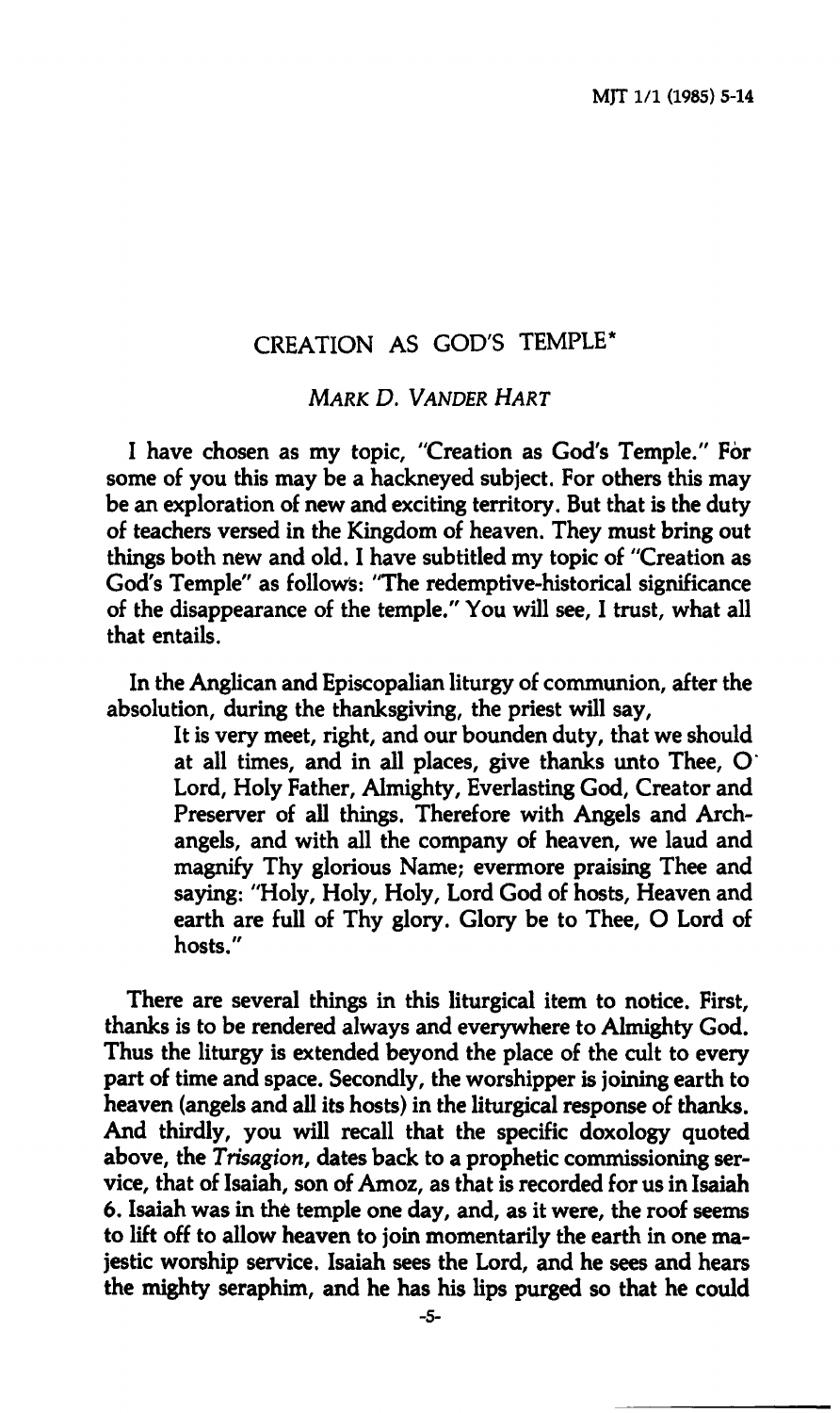**preach the word of the Lord to the covenant people. This happened in the temple.** 

**To understand the idea of "creation as God's Temple," we must examine the more familiar microcosm, the Solomonic temple and to a lesser extent, its predecessor, the tabernacle which was built during the desert wanderings. Having a grasp of what the temple proper was, we will be able to extend that understanding to the creation.** 

**A temple, of course, was not a uniquely Israelite phenomenon. Archaeological excavations at Megiddo and at Hazor have uncovered Canaanite temples similar in floor plan to the Solomonic temple. The Hebrew word for temple is the word** *hekhal,* **a word which can also be translated 'palace.' In Near Eastern palaces that have been uncovered, mighty cherubim figures with lion bodies, eagle wings, and human faces, guarded the way to the throneroom. Cherubim were protectors of the mighty king. At times cherubim themselves were thrones or even footstools of the pagan, semi-divine rulers. But the Jerusalem temple was unique in that there was placed no idol in it at any point by God's people. The Lord made that stipulation quite clear. There were never to be any graven images used as objects of worship.** 

**In its structure the temple was a stationing of its moveable forebear, the tabernacle. At the same time it was more complex and ornamented. Three principal areas composed the temple. The** *ulam*  **was the porch or outer court. It was reached by passing through the two standing pillars, Jachin and Boaz, the so-called "shoulders" of the temple.** 

**The holy place was the Temple proper, or the** *hekhal,* **accessible only to the purified priests of God.** 

**The third section of God's house was the perfect cube, the socalled** *devir* **or holy of holies. This was a windowless room, filled with the very presence of God. Only the high priest could enter, once a year, his approach being signalled by soft tinkling of bells. This was a call to the covenant God, who dwells in light inaccessible, to be merciful to this servant. The high priest was to present the blood of sacrifice to the Lord by sprinkling this blood upon the mercy seat on the ark of the covenant, which was guarded by two mighty cherubim.** 

**What the furniture of the temple was is important. I will say little about it, since that falls outside my area of concern. Nor am I so**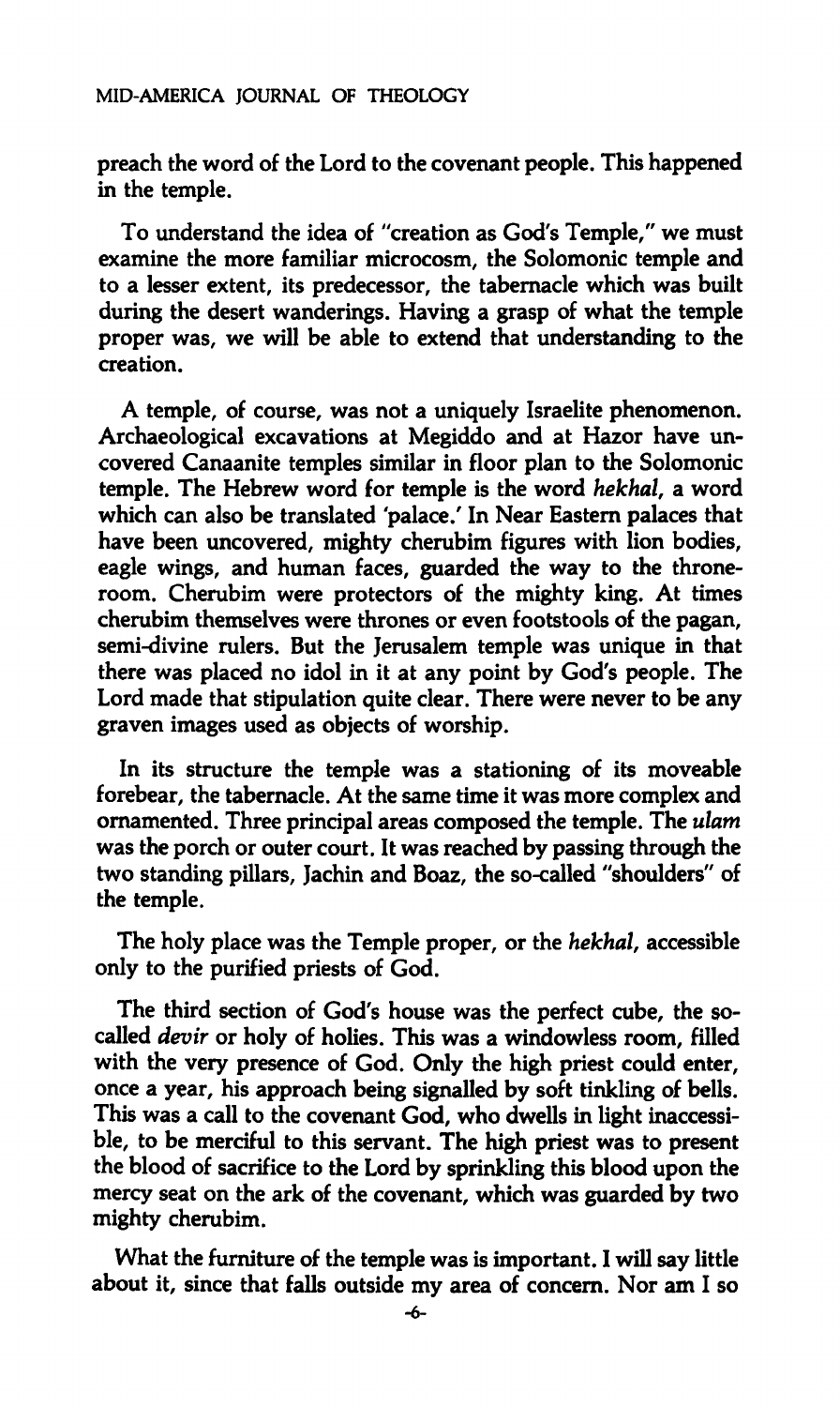**concerned about the details of size and measurement. These matters have their own interest, but I will bypass them for now.** 

**Our interest here is what the temple represented in the life of God's covenant people. One could ask: was the temple a place of dwelling or a place of worship? The book of Deuteronomy in several places records God's intention to choose one place in the promised land where His Name would dwell. Deuteronomy 12:5-7 is representative of a number of passages which express this:** 

> **But you are to seek the place the LORD your God will choose from among all your tribes to put His Name there for His dwelling. To that place you must go; there bring your burnt offerings and sacrifices, your tithes and special gifts, what you have vowed to give and your freewill offerings, and the firstborn of your herds and flocks. There, in the presence of the LORD your God, you and your families shall eat and rejoice in everything you have put your hand to, because the LORD your God has blessed you.**

**The Psalms as well frequently echo this idea from Deuteronomy that the temple is the dwelling place of the LORD. 'The LORD is in His holy temple; the LORD is on His heavenly throne. . ." (Ps. 11:4). From the Davidic Psalm 18 (pre-temple!) we read, 'In my distress I called to the Lord; I cried to my God for help. From His temple He heard my voice; my cry came before Him, into His ears. The earth trembled. . .He parted the heavens and came down; dark clouds were under His feet. He mounted the cherubim and flew..." In this last quoted psalm the reference is to heaven, under the symbol of temple. Heaven is God's dwelling. The temple on earth is then one visible abode for the transcendent, heavenly Lord. The temple is even comparable to a foot rest. "Let us go to His dwelling place; let us worship at His footstool" (Ps. 132:7).** 

**But the dwelling is given greater focus. It is the place where God's Name dwells; it is the abode where His Glory lives. This recalls the moments both in the wilderness and at the temple dedication when the fiery, cloudy pillar, the luminescent Shekinah, filled the inner court, even causing the Solomonic liturgy of dedication to grind to a halt, because of the brightness of the Glory, a cloud manifesting God's immanence. His direct presence, surrounded by the noisy guardian cherubim (II Chron. 5:14; 7:1-3). When the priests saw the fire and the glory of the LORD above the temple, they knelt and worshiped.** 

**This worship motif is embodied in the psalter of God's people.**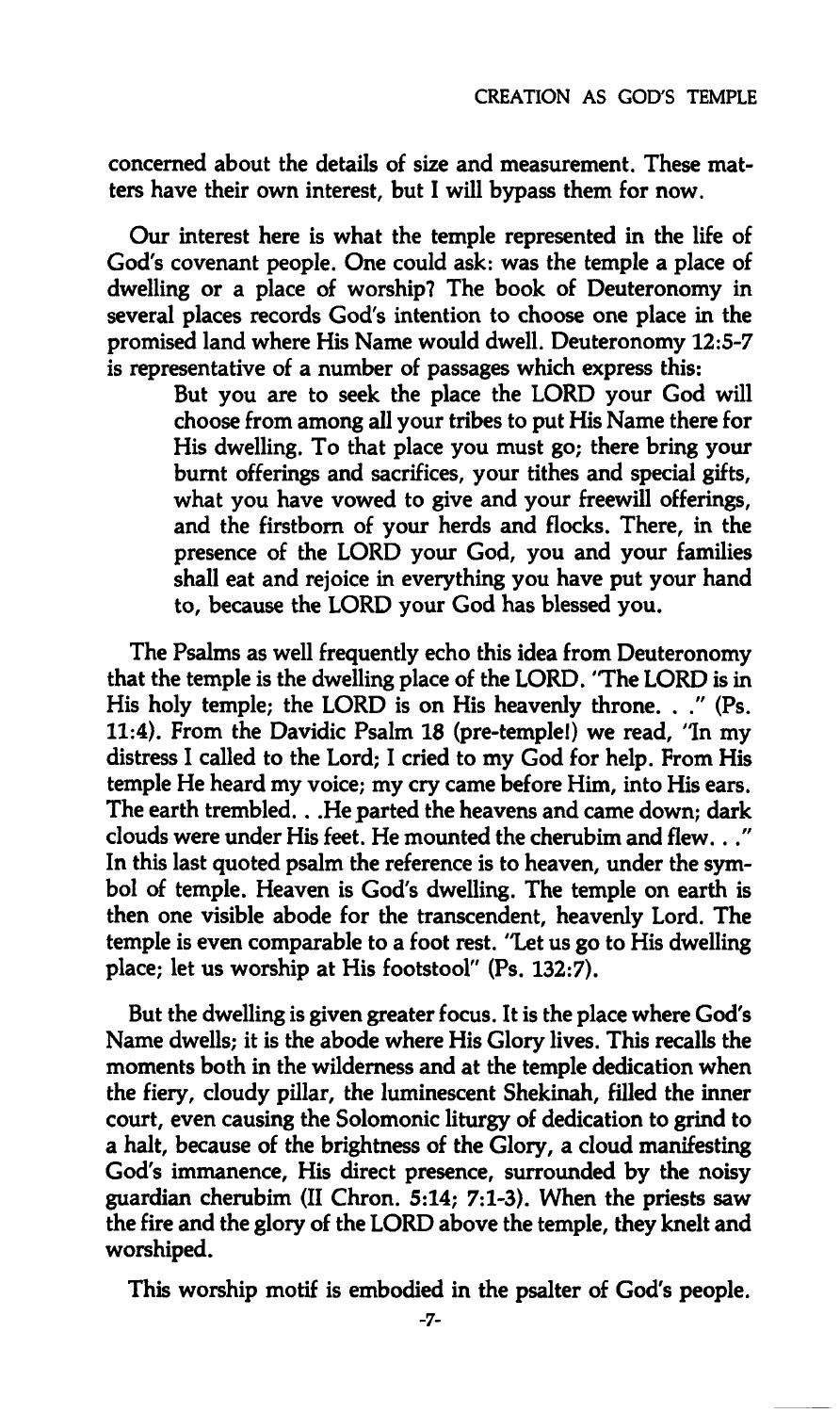**Psalm 26:8 reads, "I love the house where you live, o LORD, the place where Your Glory dwells." Psalm 63:2 says something similar: "I have seen You in the sanctuary and beheld Your power and Your glory." God is unseen and unseeable until He reveals Himself in His Name and in His Glory. And in the Old Testament tabernacle and temple, this is what He did. And the response is always to be worship.** 

**Hence to put the question thus—is the temple a place of dwelling (with the focus on who is there) or a place of worship (with the focus on what is done there)—is able to be superceded by the more comprehensive statement: a temple is the place where the holy God of glory dwells** *in order* **to meet His people, coming in either covenant blessing or covenant curse. The response to His presence is almost always worship, reverence, and awe as God thunders the judgment-word of blessing or curse from His glory throne.** 

**The emphasis then falls not first of all upon the building itself, but on the Glorious Presence of the LORD, and then secondarily, although still very importantly, on the presence of a people who are to tremble in godly fear. If the emphasis on the temple is first of all on the building structure as such, then the Glorious Presence is subject to the manipulation of man. This is essentially a pagan notion. Such a notion infected Israel during the time of judge Eli and his sons Hophni and Phineas. These two sons thought that by bringing the ark of the covenant against the Philistines, they could manipulate the sovereign Lord to their advantage. To Israel's painful dismay, the God of Glory is not held in a box or even on a box, not even on the ark of the covenant. Indeed in the wilderness, Israel broke camp and moved on when the glorious cloud of God's Presence moved on, neither too soon nor too late. Hundreds of years later Ezekiel saw the Spirit leave Jerusalem to join the exiles in Babylon in order to be a sanctuary for them there (cf. Ezek. 11:16). It is more to the point to say that in the Glorious Presence is our sanctuary rather than to say that in our sanctuary is the Glorious Presence.** 

**This is borne out by the vision of Isaiah referred to earlier from Isaiah 6. "I saw the Lord seated on a throne, high and exalted." It could have been that in this vision, the veil of the temple parts in order to allow Isaiah a vision of the glorious liturgy in the Holy of Holies. But what seems more likely is that the roof, as it were, is parted to allow Isaiah insight into heaven where the mighty seraphs, six-winged burning angels, cry out the great** *Trisagion.*  **The temple of Isaiah 6 can only contain the train of His robe, which**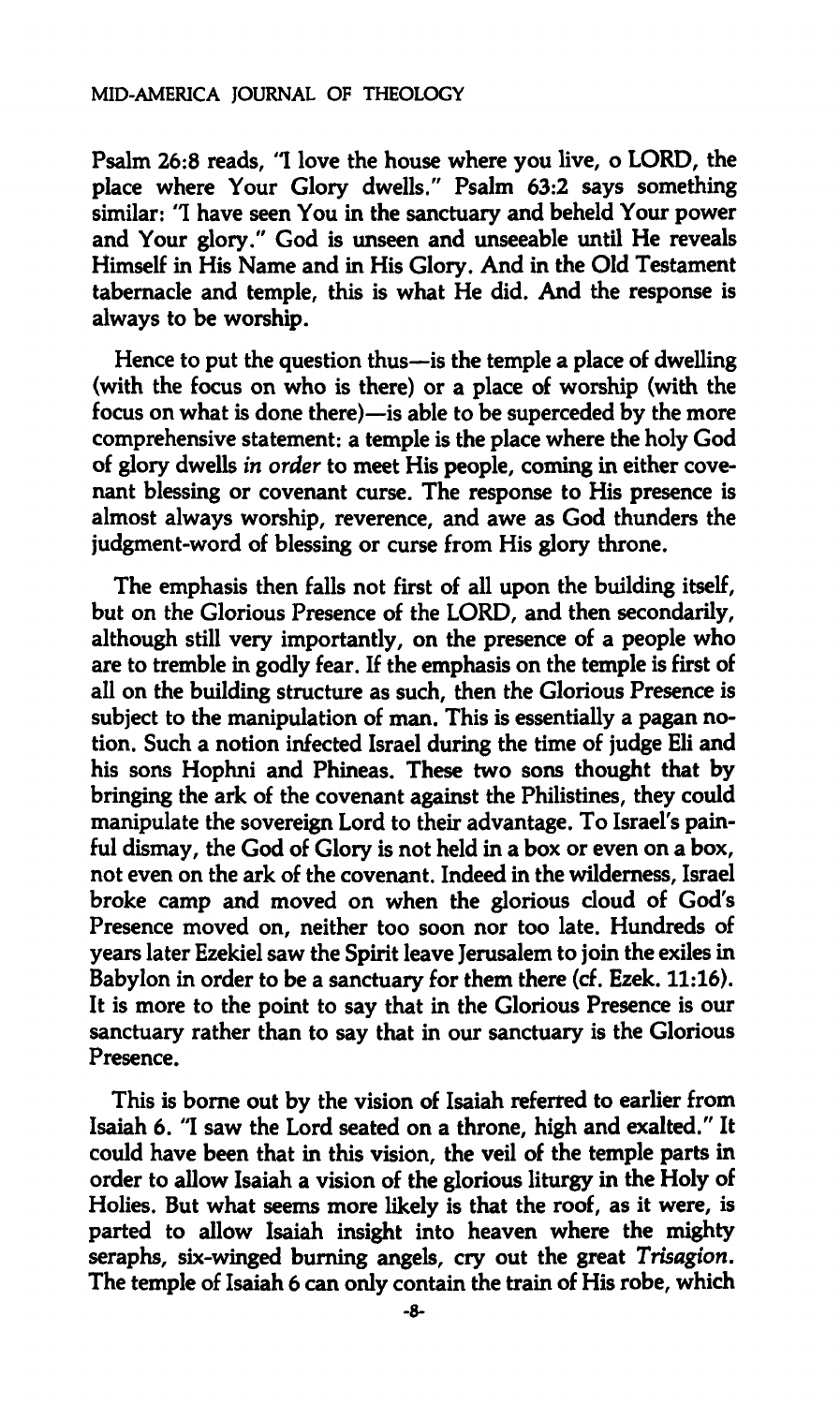**manifests itself as smoke or cloud. And the place trembles at the thunderous seraphic choir.** 

**The Glorious Presence of God cannot be contained in a building. Isaiah 66, following hard and fast on a description of the holy mountain which is the new creation (new heavens and a new earth), records this word of the LORD, "'Heaven is my throne and the earth is my footstool. Where is the house you will build for me? Where will my resting place be? Has not my hand made all these things, and so they came into being?' declares the LORD."** 

**Now in the minds of some theologians of the critical tradition, such sentiments reflect the prophetic stance over against the concerns of a priestly character. In critical theology the priestly character represents forms, ritual, cult. In tension with this is the prophetic character, say the critics, a character which stands outside of forms and precise definitions, having ethical, supposedly more social, covenantal concerns.** 

**Hence from this kind of a paradigm (and Old Testament theology today is still largely rife with it) a man of great ability like Walther Eichrodt can say that in priestly circles the glory of the Lord, the** *kavodh Yahweh* **is absolutely transcendent, "the divine majesty unapproachable by human sight."<sup>1</sup> But in priestly circles the** *kavodh Yahweh,* **the glory of God, is "the reflected splendour of the transcendent God."<sup>2</sup> So in priestly theology the glory of God, the fiery Shekinah cloud, becomes a form, dwelling in the Temple, immanent, a form in which God appears for the purposes of revelation.** 

**What this does, of course, is to put Scripture into inherent, internal contradictions because of the presence of conflicting theologies, a position we cannot in any way endorse. Besides that, Eichrodt appears to be saying that in the religion of Israel there was tension between God's transcendence (the prophetic) and His immanence (the priestly). From the Scriptural point of view this is a philosophical problem of our making, but it is not a tension reflected in the life of God's people. From the biblical-theological point of view, the question falls into proper perspective when the so-called differences are seen in the light of the forward movement and development of both redemptive history and redemptive revelation.<sup>3</sup> The transcendent God of glory has revealed Himself and has come to dwell among His people. Immanuel ("God with us") never loses His sovereign transcendence, even in His immanence. Or as Dr. Klaas Schilder says it so well in his very impor-**

ı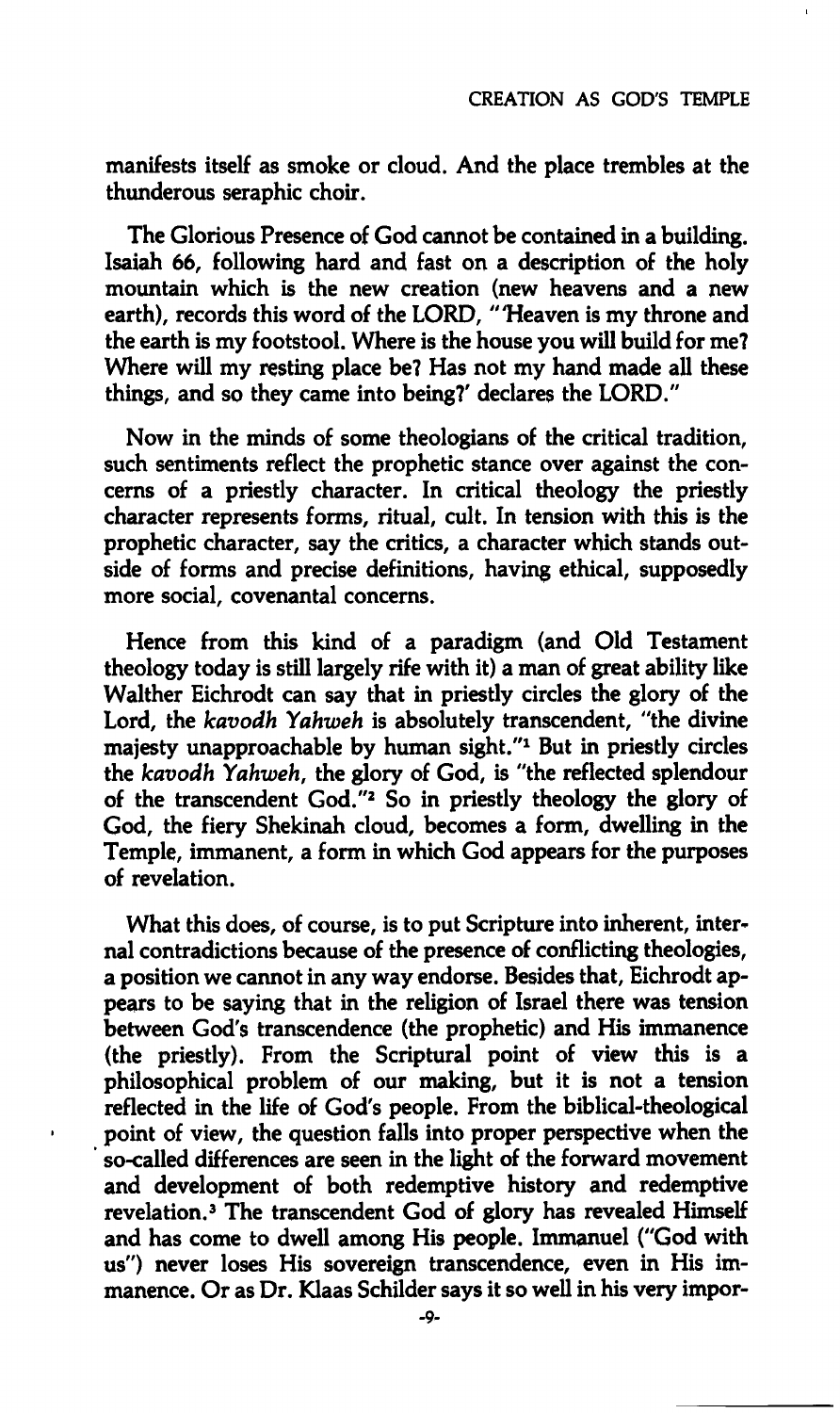**tant study of heaven.** *Heaven—What is It?,* **'To believe His immanence when He reveals it is to tremble before His transcendence."<sup>4</sup> Such is reflected in both the priestly and prophetic aspects of the Old Testament.** 

**But to move on, one cannot help but be impressed with what appears to be almost a restlessness of God when it comes to His dwelling in the Temple. He dwells there, to be sure, but it cannot contain**  Him. Even Solomon said at the temple dedication, 'But will God **really dwell on earth? The heavens, even the highest heavens, cannot contain You. How much less this temple I have built!" Meredith G. Kline in his fascinating and intriguing book.** *Images of the Spirit,* **suggests that this three-layered universe is a vertical model or pattern for the horizontal copy, the tabernacle and the temple. Earth (belonging to man) is the outer court, heaven is the holy place (the** *hekhal),* **and the heaven of heavens is the Holy of Holies. Structurally speaking, the creation is an archetype of the temple. Or to put it another way, the temple is a type of creation. And Solomon says, even** *that* **cannot contain Him.** 

**The Psalms and the prophets speak often of the Glorious Presence of the LORD as being spread over the land and especially among the nations. This Glorious Presence must impel the nations, according to the Old Testament revelation, to acknowledge the LORD in praise, in loyal service, and in worship, usually by stating that they would come to Jerusalem, to the temple where the Name dwelt. This is not overzealous Israeli nationalism being expressed, but a perfectly proper statement in the light of the redemptivehistorical epoch. Jerusalem must be the goal of the nations in the Old Testament types and shadows because salvation is of the Jews. At the temple is God's Name; there are the ordained priests; there are the prescribed sacrifices; there the nations may learn the distinction between the holy and the profane, the clean and the unclean.** 

**Yet this point must not be lost. Creation is a temple when the Glory is present and when there is a faithful response among the people. The Old Testament sees this. Psalm 66:1,2 reads, "Shout with joy to God, all the earth! Sing to the glory of His Name... All the earth bows down to You; they sing praise to You ..." Psalm 72:19 says, 'Praise be the LORD God . . . Praise be to His glorious Name forever; may the whole earth be filled with His glory. Amen and Amen!" Isaiah echoes these ideas. "And the glory of the LORD will be revealed, and all mankind together will see it" (Isa. 40:5). "From the west men will fear the name of the LORD, and from the**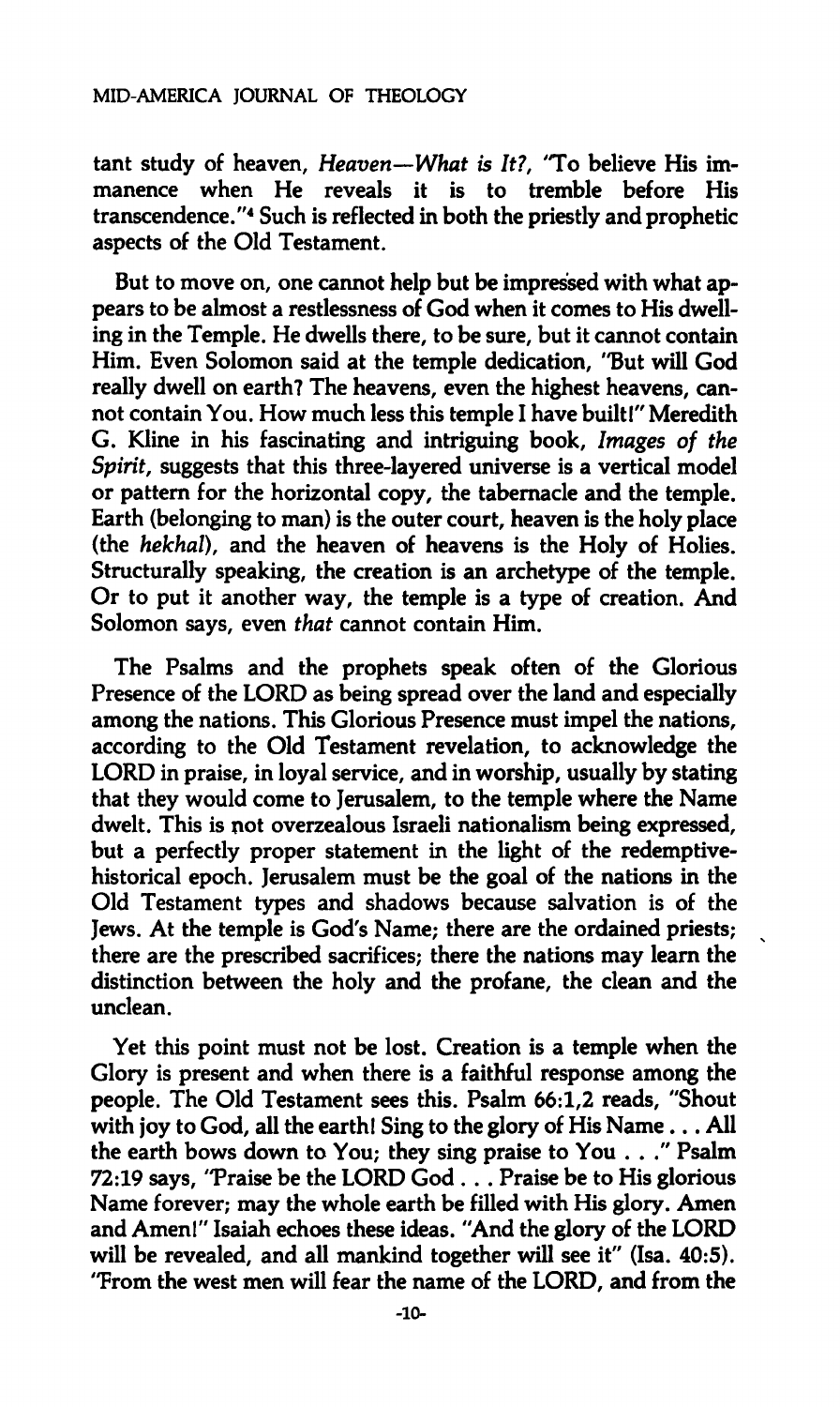**rising of the sun, they will revere His glory" (Isa. 59:19). "Arise, shine for Your light has come ... . Nations will come to Your light"**   $(Isa \ 60.1,2)$ .

**In Habakkuk 2:14 there is that stirring prophecy that the earth shall be full of the knowledge of the glory of the Lord, as the waters cover the sea. God is beyond the Jerusalem temple, beyond Israel even, beyond the earth, restless in a sense to fill the earth with the glorious Shekinah, which is His Name dwelling with us, so that every knee will bow, in heaven and on earth and under the earth. All the creation temple responds to the glorious Name of God with us.** 

**The prophet Habakkuk also gives a reference to the creation serving as a temple. Habakkuk 2:20 says, 'The Lord is in His holy temple; let all the earth keep silent before Him." Although many could identify the temple here with the Jerusalem sanctuary, that does not seem likely. The temple is heaven (see Ps. 11:4; 18:6,9), the throne-room, the place of power and authority. D. Martyn Lloyd-Jones comments, "Let us realize that He is there in the temple of the universe, God over all."<sup>5</sup> The earth's response to His presence in the heavenly Temple is a hushed silence.** 

**Contrast this hushed silence with the response to the thundering, earth-shattering Lord in Psalm 29. The "mighty ones" are to ascribe to Him glory and strength, worshiping with Holy Spirit splendor on them. The sevenfold voice of the LORD comes rolling in from the Mediterranean, over Lebanon, and then on to Kadesh. Then in verse 9c we read, "And in His temple all cry, 'Glory.'" The Jerusalem Temple could be the reference, but when the action of the LORD is nowhere near the city, the strong likelihood is that the temple of verse 9 is something other than Jerusalem's holy sanctuary. The "mighty ones" all cry "Glory." In God's temple there is a time to be hushed, and there is a time to be crying "Glory."** 

**Many more passages could be cited, analyzed, and exegeted. But a picture emerges. For redemptive-historical purposes, a temple needed to be built for God's covenant people. Yet the LORD inspires His Scripture writers to let Israel know full well that He has larger, much larger designs for creation (the heavens and the earth) and for the nations in it. For His wise counsel includes the salvation and historical calling of His elect people. They are called in order to serve the Lord in every area of life. To achieve this the people of God everywhere need the glorious Spirit. And in God's plan such is given. Predestination always includes glorification (cf. Rom. 8:30).**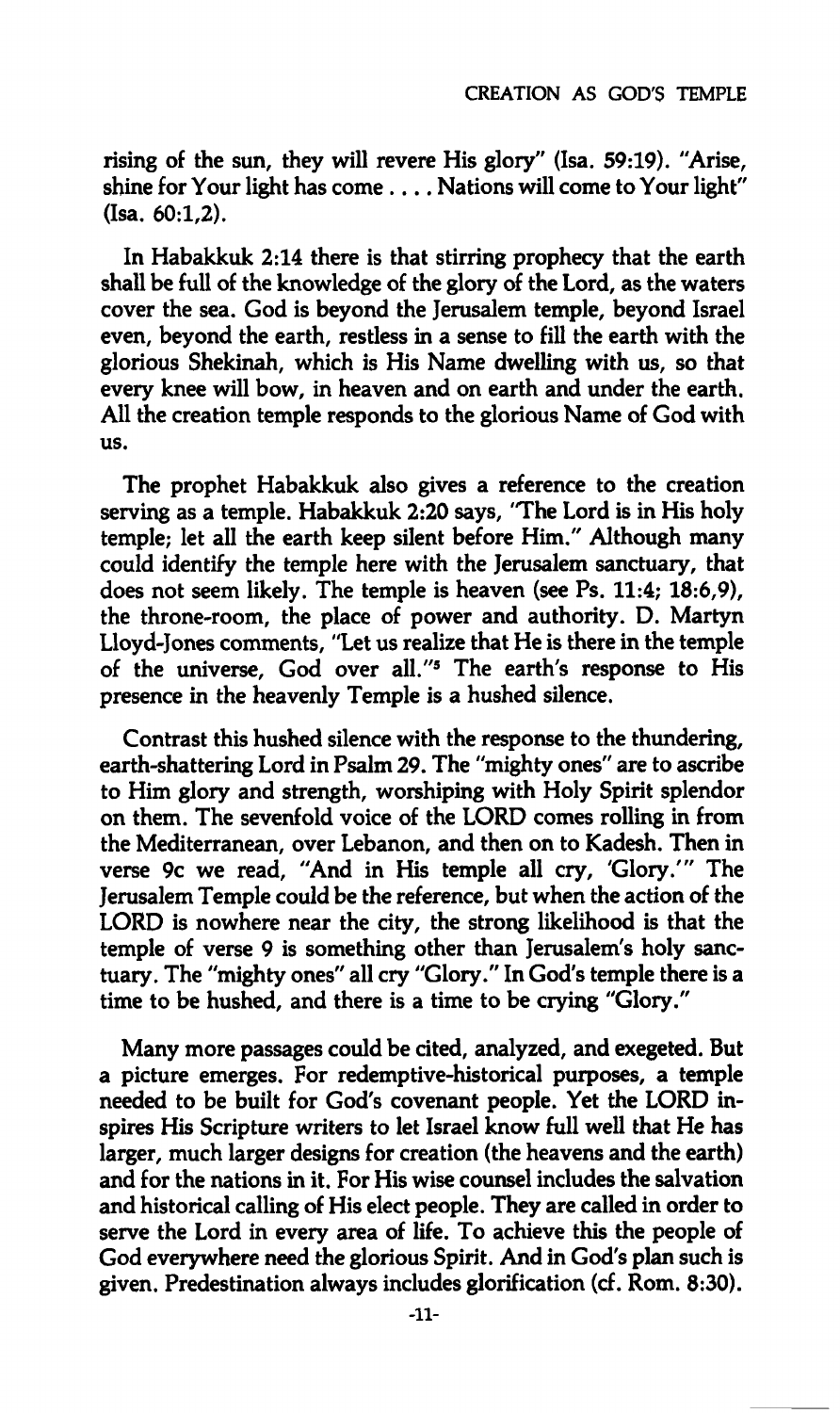## **MID-AMERICA JOURNAL OF THEOLOGY**

**Hence the temple in Jerusalem must pass away so that a more normative situation may ensue. Or to put it another way, the stones of the temple must be cast down so that what God's glorious Spirit was itching to do in the Old Testament, namely, convert the nations and thereby transform life into Paradise, He can now do.** 

**Such seems to be the import of some of Jesus' penetrating remarks to the Samaritan woman in John 4. She had said, "Our fathers worshiped on this mountain, but you Jews claim that the place where we must worship is in Jerusalem" (John 4:20). Jesus' response was, "Believe me, woman, a time is coming when you will worship the Father neither on this mountain nor in Jerusalem" (John 4:21). He does not name a new mountain or a new city, but He does name a new "temple," a new people. Verse 23 says, "Yet a time is coming and** *has now come* **when the true worshipers will worship the Father in spirit and truth, for they are the kinds of worshipers the Father seeks . . . God is Spirit, and they that worship Him must worship Him in spirit and in truth" (John 4:24). It is in the spirit of true worshipers that God the Spirit can and will reside. Hence the Spirit now makes the Church of Jesus Christ the temple of the living God. The Jerusalem temple must go so that God's original intention might be further pursued. Jesus' temple (His body) is destroyed and rebuilt to build His Church. The Roman destruction of Jerusalem, including Herod's temple, also signals, albeit in a gruesome way, the advance towards the completion of heaven's and earth's history.** 

**And that brings us to Mid-America Reformed Seminary. This school of the prophets (and priests and kings, I might add) exists in the second of history's great time-slots. In the first period, before Christ's first Parousia, shadows and types exist with people living by faith. In the third period, after the second Parousia, reality is present and we live by sight. But now, between the two Parousias, God's Temple-Church has the realities of Jesus Christ, His Word and Spirit leading and living in us. But we still walk by faith. We still need to say to one another and to all mankind, "Know the Lord." We do not yet see the glory of God filling the earth. We do not see all things under man's feet as God intended it in Paradise. The liturgical word "serve" as in "serve the LORD with gladness" is also the word used in Gen 2—"Work the ground!" "Develop this Garden-Temple" is the command before the Church-Temple.** 

**This convocation is a calling together of men who have a calling in creation, or to say it more pointedly, a calling in re-creation. The choice is not between engaging in culture** *or* **preaching the Word of**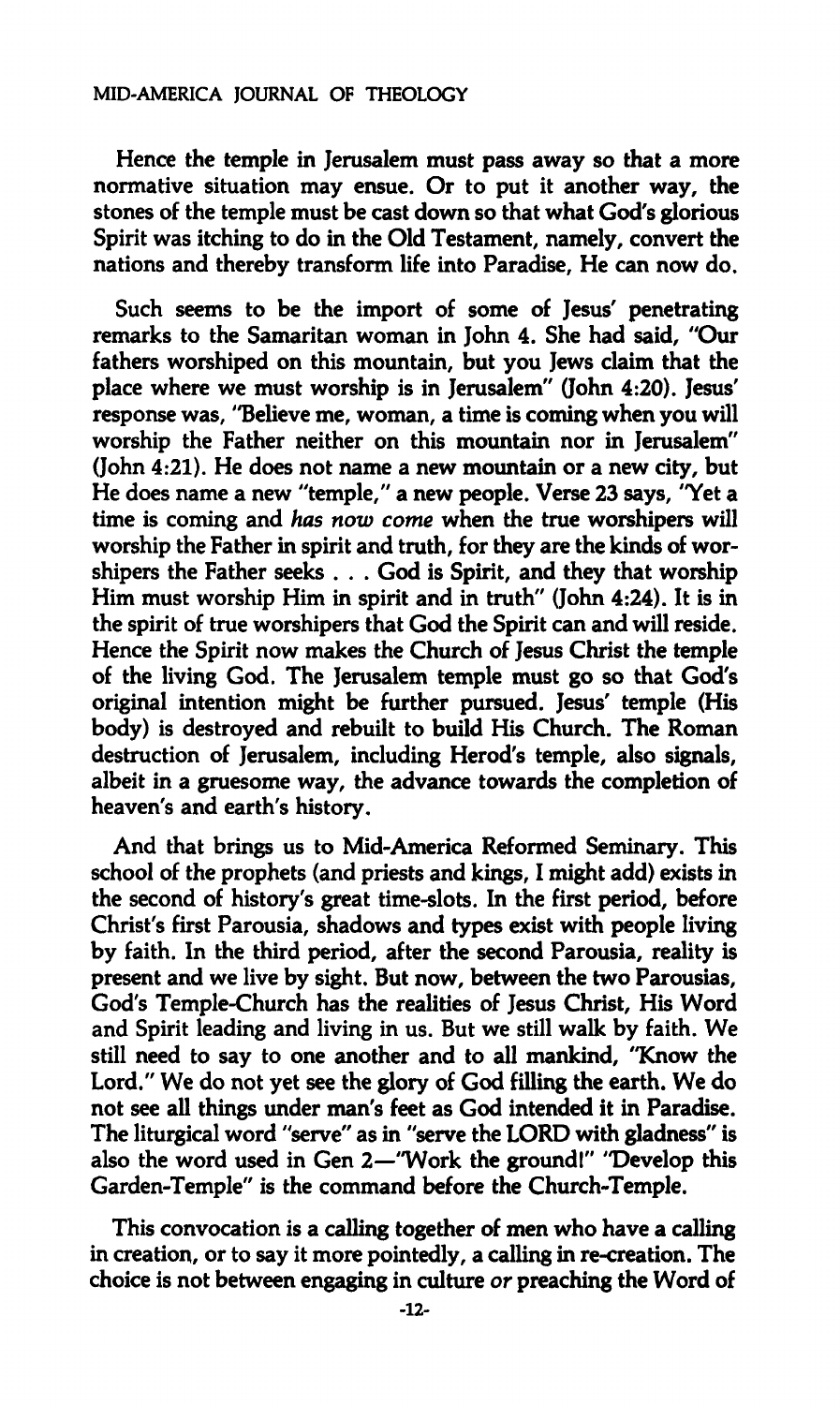**the Lord. The tension is not grace versus nature. But it is God's grace against our sin and overcoming that sin. We are not, says Schilder, fully dead or fully risen. Eternity has entered our time and we have tasted it, already in this world. We are new temples who labour in the Temple of the Holy Spirit for the sake of God's Temple of Garden and City.** 

**As I said, the choice is not between preaching the Word and doing culture. For as Schilder points out in his book** *Christ and Culture,* **preaching, too, is a task of great cultural importance. And Schilder was not thinking of sociology at that point. He was pressing home Isaiah 55 and Romans 10. Preaching the Word has this aim: to transform lives in order to transform life. For us to be temples in the new creation, which is God's Temple, God must dwell with man in peace, in covenant, and in glory.** 

**We do not yet see all things in subjection to man. But we do see Jesus, now crowned with** *glory* **(!). We are not here at Mid-America to train social workers, ecclesiastical politicians, or clinical psychologists. We are here to train godly men in the Word so that**  they may preach that Word so that obedient service in the crea**tional temple may be done.** 

**The loss of Jerusalem's temple was not a diminishing in the amount of holiness, but it was a necessary step to make even the bells on the horses holy to the LORD and to render washpots fit for Temple service. As William Cowper the poet said,** 

**Jesus, where'er Thy people meet. There they behold Thy mercy seat; Where'er they seek Thee, Thou art found. And every place is hallowed ground.** 

**\*This article is an arrangement of the academic convocation address given on Wednesday, August 29, 1984, at the beginning of the Mid-America Reformed Seminary school year of 1984-85.** 

## **NOTES**

**»Walther Eichrodt,** *Theology of the Old Testament* **(2 vols.; Philadelphia. Westminster Press, 1967), 2, 31.**